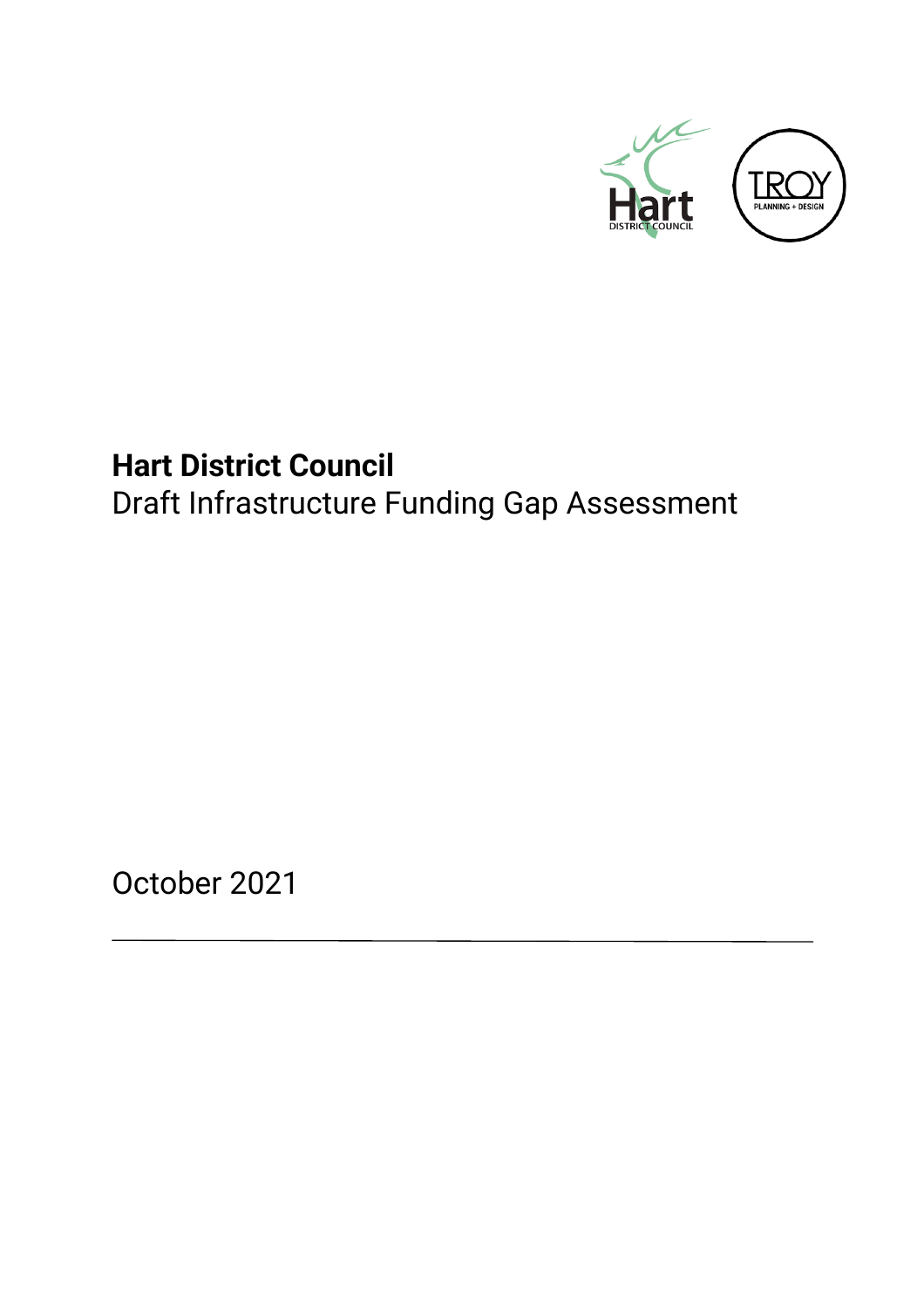## **Contents**

|    | 1. NATIONAL POLICY AND GUIDANCE   |             |
|----|-----------------------------------|-------------|
| 2. | <b>BACKGROUND</b>                 | $\mathbf 2$ |
| 3. | <b>INFRASTRUCTURE FUNDING GAP</b> | 3           |
| 4. | <b>PROJECTED CIL INCOME</b>       | 8           |
| 5. | <b>CONCLUSION</b>                 |             |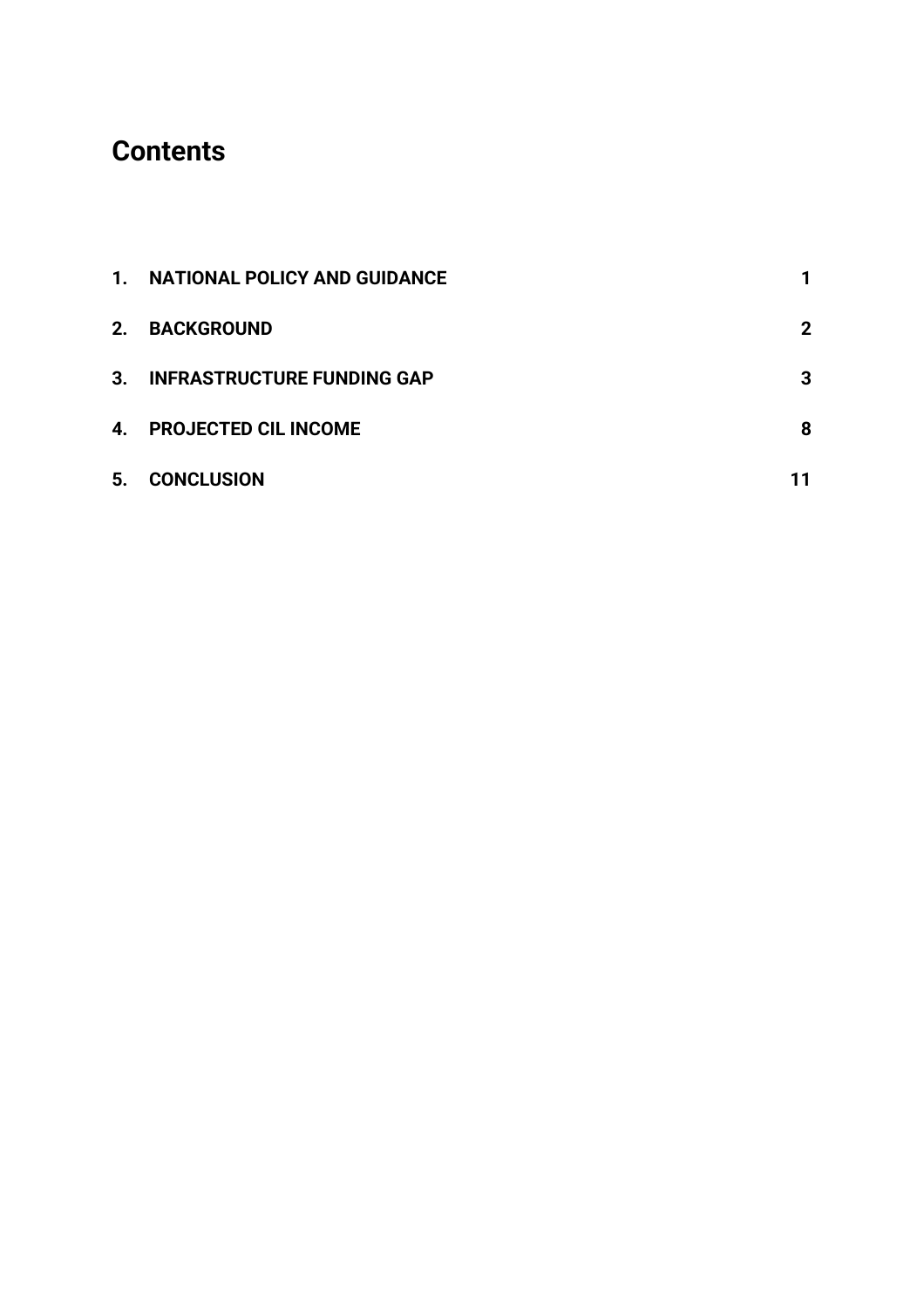#### <span id="page-2-0"></span>**1. National Policy and Guidance**

- 1.1 The National Planning Policy Framework (NPPF, 2021)<sup>1</sup> states that an overarching objective of achieving sustainable development is to *"help build a strong, responsive and competitive economy […] by identifying and coordinating the provision of infrastructure"* (paragraph 8).
- 1.2 Paragraph 20 of the NPPF adds that strategic policies should make sufficient provision for a range of infrastructure which covers the key pillars of environmental, social and physical. To achieve this, paragraph 22 of the NPPF stipulates that *"strategic policies should look ahead over a minimum 15-year period from adoption, to anticipate and respond to long-term requirements and opportunities, such as those arising from major improvements in infrastructure".*  Paragraph 34 of the NPPF states that *"plans should set out the contributions expected from development".* In line with this, this paper provides evidence to justify the adoption of a Community Infrastructure Levy (CIL) in Hart District. This aligns with National Planning Practice Guidance (NPPG), which states that *"charging authorities must identify the total cost of infrastructure they wish to*  fund wholly or partly through the levy. In doing so, they must consider what *additional infrastructure is needed in their area to support development, and what other sources of funding are available, based on appropriate evidence<sup>2</sup> ".*

1

[https://assets.publishing.service.gov.uk/government/uploads/system/uploads/attachment\\_data/file/1005759/NPPF\\_July\\_20](https://assets.publishing.service.gov.uk/government/uploads/system/uploads/attachment_data/file/1005759/NPPF_July_2021.pdf) [21.pdf](https://assets.publishing.service.gov.uk/government/uploads/system/uploads/attachment_data/file/1005759/NPPF_July_2021.pdf)

<sup>2</sup> [https://www.gov.uk/guidance/community-infrastructure-levy,](https://www.gov.uk/guidance/community-infrastructure-levy) Paragraph: 017 Reference ID: 25-017-20190901, Revision Date: 01 09 2019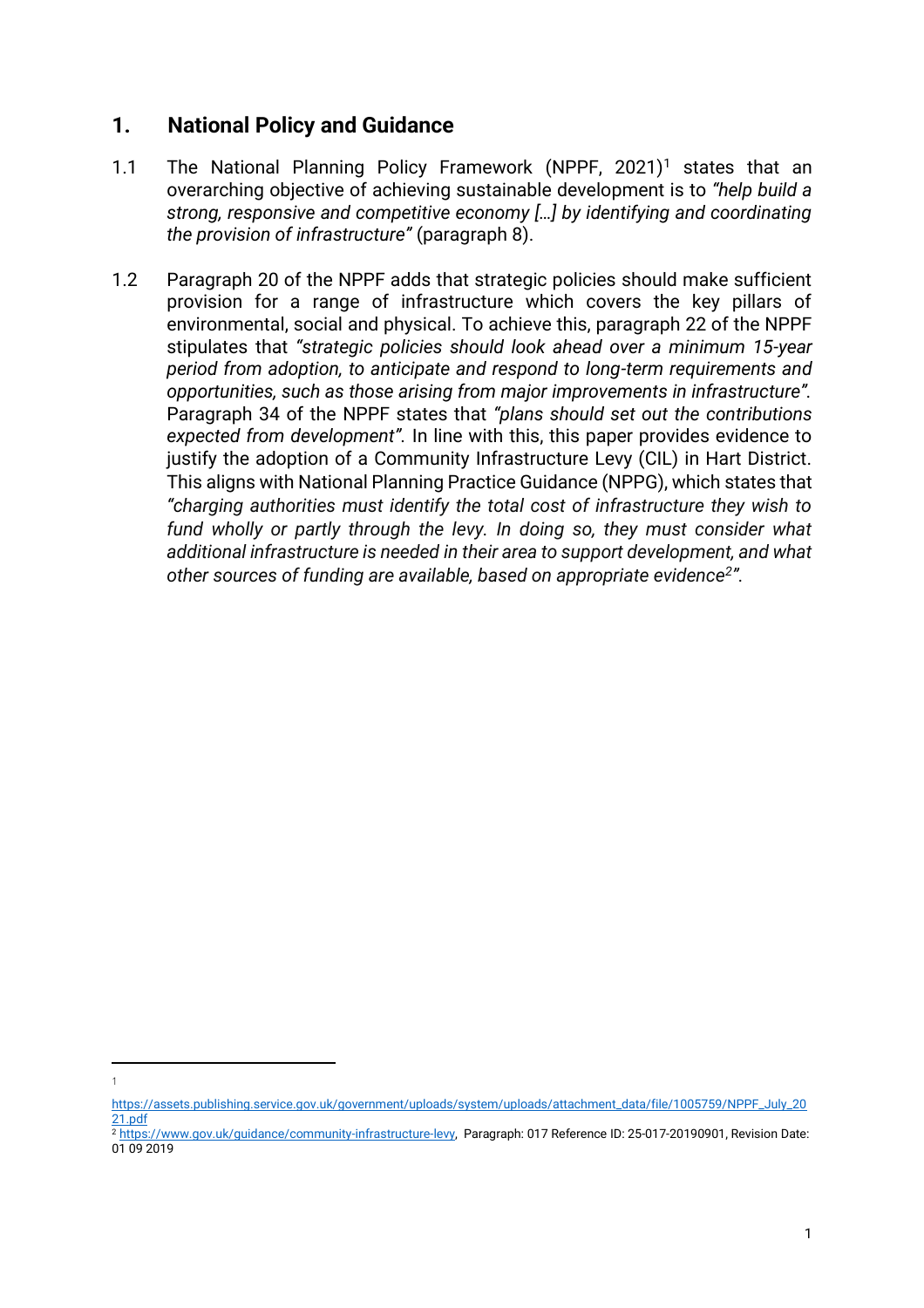### <span id="page-3-0"></span>**2. Background**

- 2.1 This paper has been prepared to inform Hart's CIL and forms part of the evidence justifying the setting of a CIL charge in the District.
- 2.2 This paper demonstrates that there is an infrastructure funding gap associated with the Infrastructure Delivery Plan Update (2021) and shows that this gap will not be met by current sources of funding.
- 2.3 This Infrastructure Funding Gap Assessment should be read in conjunction with Hart District Council's Infrastructure Delivery Plan Update (2021) and all other evidence supporting the CIL Preliminary Draft Charging Schedule. The accompanying viability assessment was commissioned by the Council in early 2021 and was undertaken to establish general assumptions regarding future growth and estimated levels of viable CIL rates.
- 2.4 The consultation documents are available to view on the Council's website at [Community Infrastructure Levy | Hart District Council](https://www.hart.gov.uk/community-infrastructure-levy) and comprise:
	- Preliminary Draft CIL Charging Schedule
	- CIL Viability Assessment
	- Infrastructure Funding Gap Assessment (this document)
	- Infrastructure Delivery Plan Update (2021)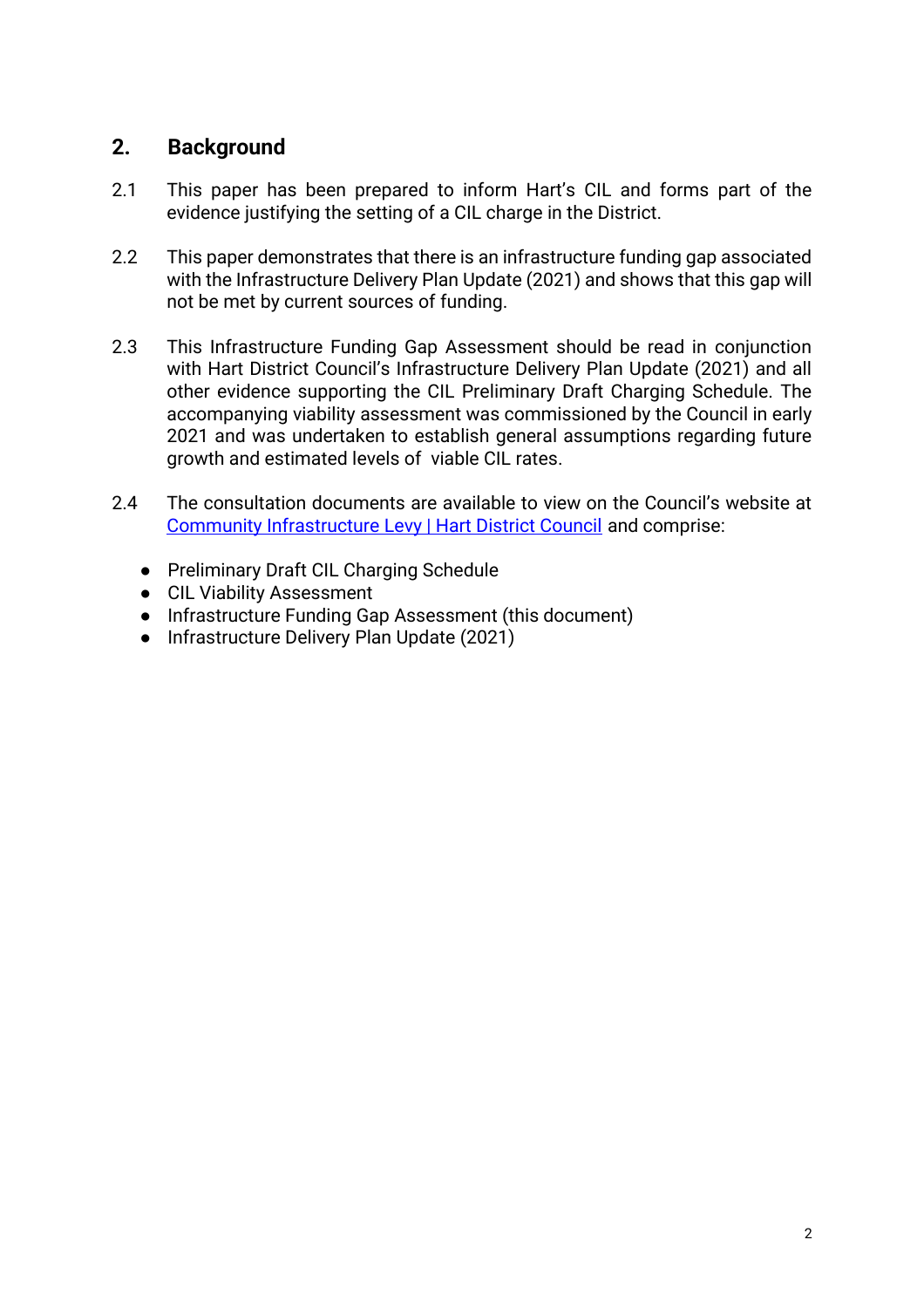#### <span id="page-4-0"></span>**3. Infrastructure Funding Gap**

- 3.1 To adopt a CIL charge, the District Council needs to demonstrate that there is an infrastructure funding gap which considers CIL and alternative sources of funding. It should be acknowledged that identifying all other sources of funding beyond the short-term is not always possible and advises instead that Council's provide evidence of an aggregate funding gap that justifies the need to adopt CIL.
- 3.2 The Council adopted the Hart Local Plan 2032 (Strategy and Sites) and identified the infrastructure needed to support planned growth within the Local Plan's Infrastructure Delivery Plan (IDP). Since the publication of the IDP in 2018, an Infrastructure Delivery Plan Update has been published to provide an up-to-date and granular review of infrastructure delivery in Hart District. For reference, the adopted IDP can be viewed here: [https://www.hart.gov.uk/sites/default/files/4\\_The\\_Council/Policies\\_and\\_publ](https://www.hart.gov.uk/sites/default/files/4_The_Council/Policies_and_published_documents/Planning_policy/Local_Plan/Infrastructure%20Delivery%20Plan.pdf) [ished\\_documents/Planning\\_policy/Local\\_Plan/Infrastructure%20Delivery%20](https://www.hart.gov.uk/sites/default/files/4_The_Council/Policies_and_published_documents/Planning_policy/Local_Plan/Infrastructure%20Delivery%20Plan.pdf) [Plan.pdf.](https://www.hart.gov.uk/sites/default/files/4_The_Council/Policies_and_published_documents/Planning_policy/Local_Plan/Infrastructure%20Delivery%20Plan.pdf)
- 3.3 Infrastructure needs to justify a CIL charge should be sourced from the infrastructure assessment that was undertaken as part of preparing the relevant Plan. The IDP and IDP Update contains the infrastructure required to support Local Plan growth and it is therefore the relevant infrastructure evidence.
- 3.4 The IDP is reviewed periodically alongside the Annual Monitoring Report to reflect progress on infrastructure delivery in addition to the publication of new plans, programmes, and funding streams from service providers. The IDP Update October 2021 presents an up-to-date review of infrastructure projects for the period since the adoption of the Local Plan. As such, the IDP Update is the baseline for this paper and its headline messages regarding Hart's infrastructure gap are presented in Table 1 below.
- 3.5 Table 1 below sets out the infrastructure funding gap associated with all infrastructure projects identified in the Council's IDP Update (2021). Based on these findings, the infrastructure funding gap to meet growth identified in the Local Plan (Strategy and Sites) is estimated to be £57,908,911.70. It should be noted that there is a degree of uncertainty regarding schemes, particularly those which are to be completed in the latter stages of the Plan period due to the changing availability of funding streams. The above figure takes into account only known costs and associated funding streams. In many cases, it was clear that a portion of S106 funding would be allocated to a specific project, however the data provided did not clarify the exact quantum. It is therefore considered that, in reality, further funding may be available but cannot be quantified at this time.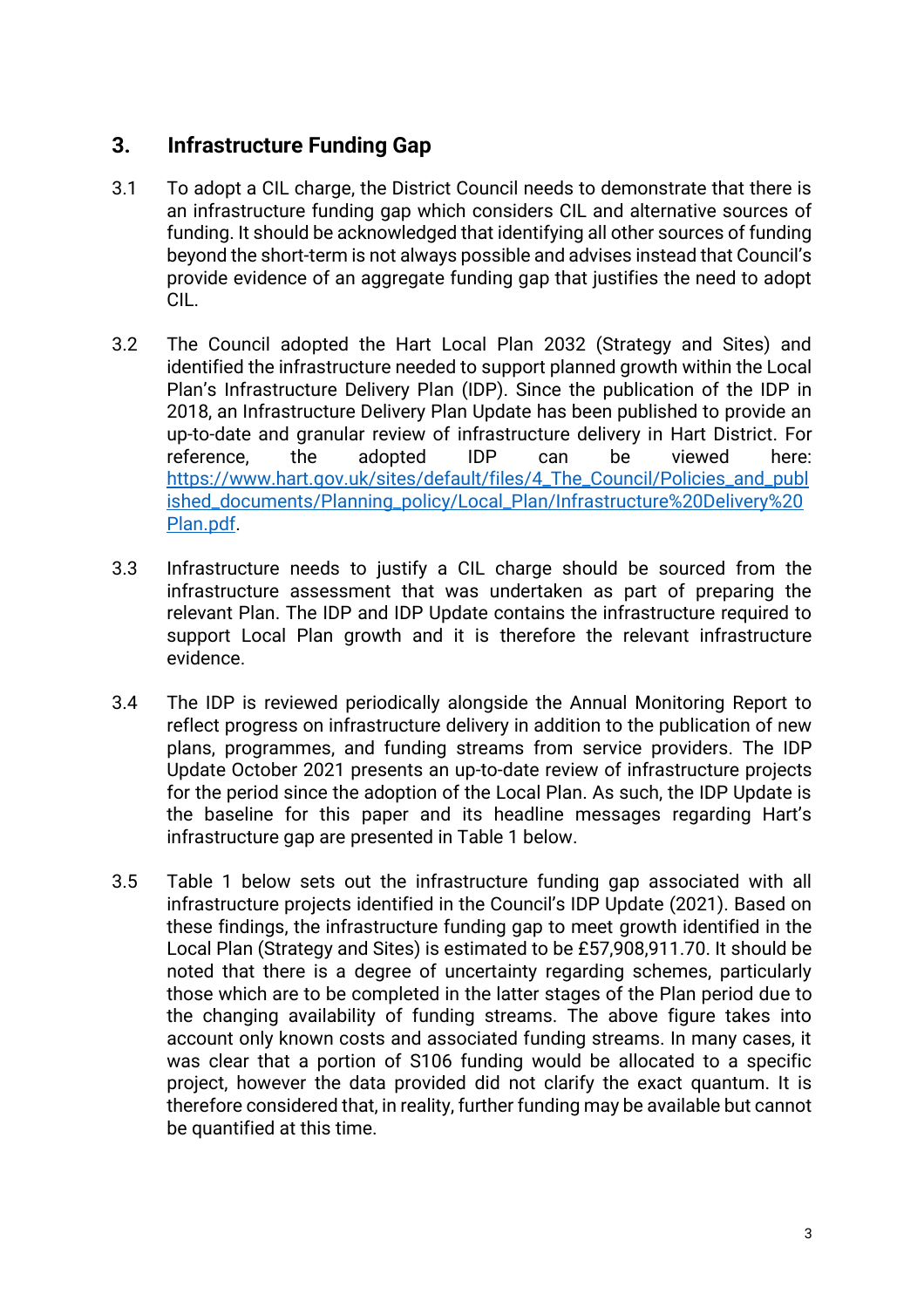3.6 The inclusion of infrastructure types and projects within this paper does not constitute a commitment from the Council to fund or partially fund them. The Council, as charging authority, publishes its Infrastructure Funding Statement (IFS) annually. The IFS provides an overview of infrastructure funding across the District and sets out which projects intend to be partially or fully funded from CIL receipts.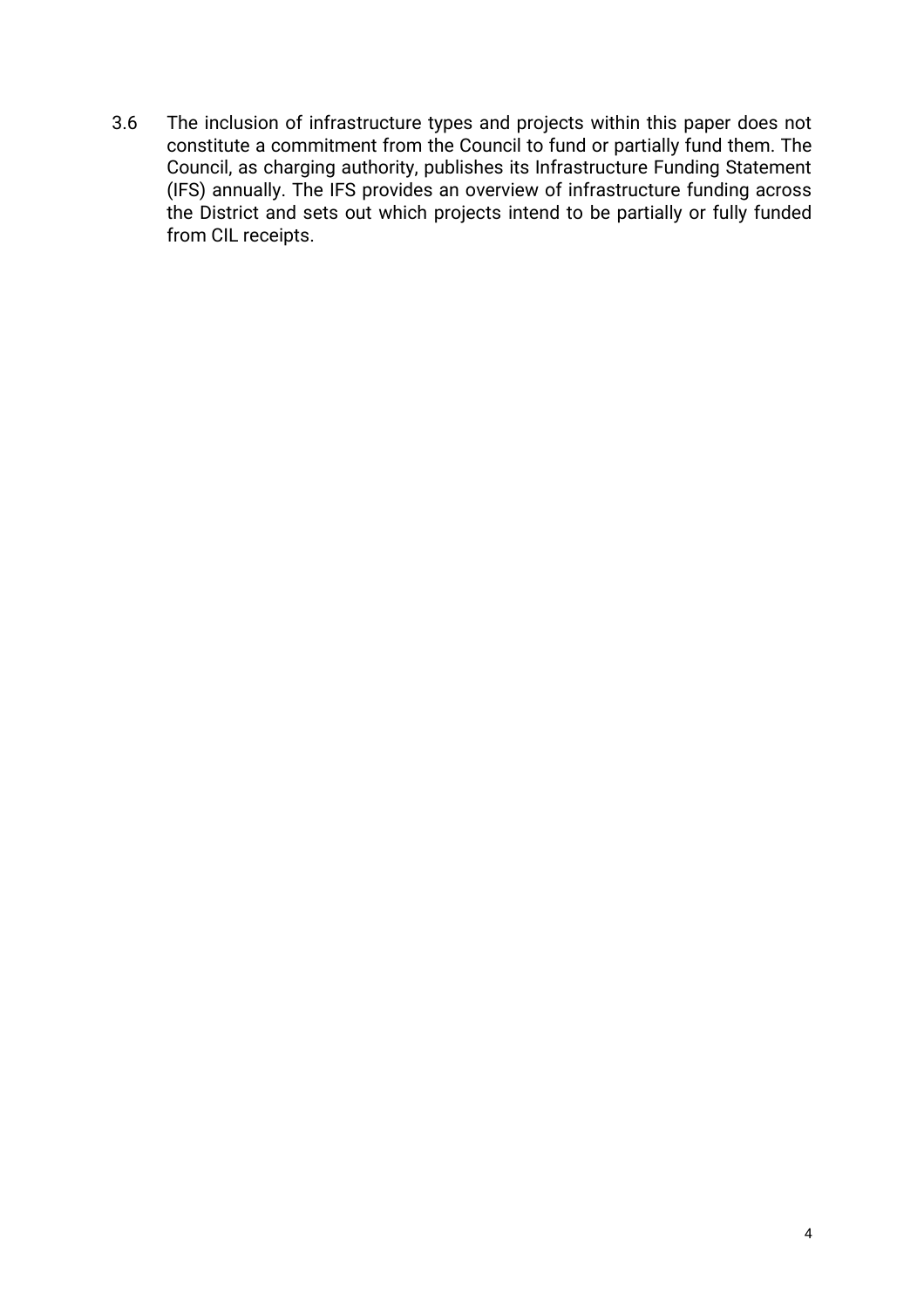| INFRASTRUCTURE FUNDING GAP ESTIMATE - HART DISTRICT 2014-2032 |                              |                                                                                                             |                |                          |                    |                           |                                         |                               |  |
|---------------------------------------------------------------|------------------------------|-------------------------------------------------------------------------------------------------------------|----------------|--------------------------|--------------------|---------------------------|-----------------------------------------|-------------------------------|--|
| Infrastructure<br>types                                       | <b>Total IDP</b><br>projects | Associated<br>parishes/<br>areas                                                                            | Completed      | Costs to be<br>confirmed | <b>Costs known</b> | Total £ of<br>costs known | Funding<br>secured/<br>committed<br>(E) | Funding gap of<br>known costs |  |
| Education                                                     | 8                            | Church<br>Crookham,<br>Hook, Fleet,<br>Odiham                                                               | $\overline{2}$ | $\overline{4}$           | 4                  | £27,160,000               | £24,170,000                             | £2,990,000                    |  |
| Green<br>infrastructure<br>and SANG                           | 25                           | Blackwater<br>and Hawley,<br>Church<br>Crookham,<br>District-wide,<br>Fleet.<br>Heckfield,<br>Hook, Yateley | $\mathbf 0$    | 23                       | $\overline{2}$     | £2,983,546                | £792,933                                | £2,190,613                    |  |
| Healthcare                                                    | 3                            | Church<br>Crookham,<br>District-wide,<br>Fleet                                                              | $\mathbf 0$    | 3                        | $\pmb{0}$          | <b>TBC</b>                | <b>TBC</b>                              | <b>TBC</b>                    |  |
| Open space,<br>leisure and<br>community<br>facilities         | 61                           | Blackwater<br>and Hawley,<br>Church<br>Crookham,<br>Crondall,<br>District,<br>Elvetham<br>Heath,            | $\mathbf 0$    | 31                       | 30                 | £3,795,000                | £1,340,904                              | £2,454,096                    |  |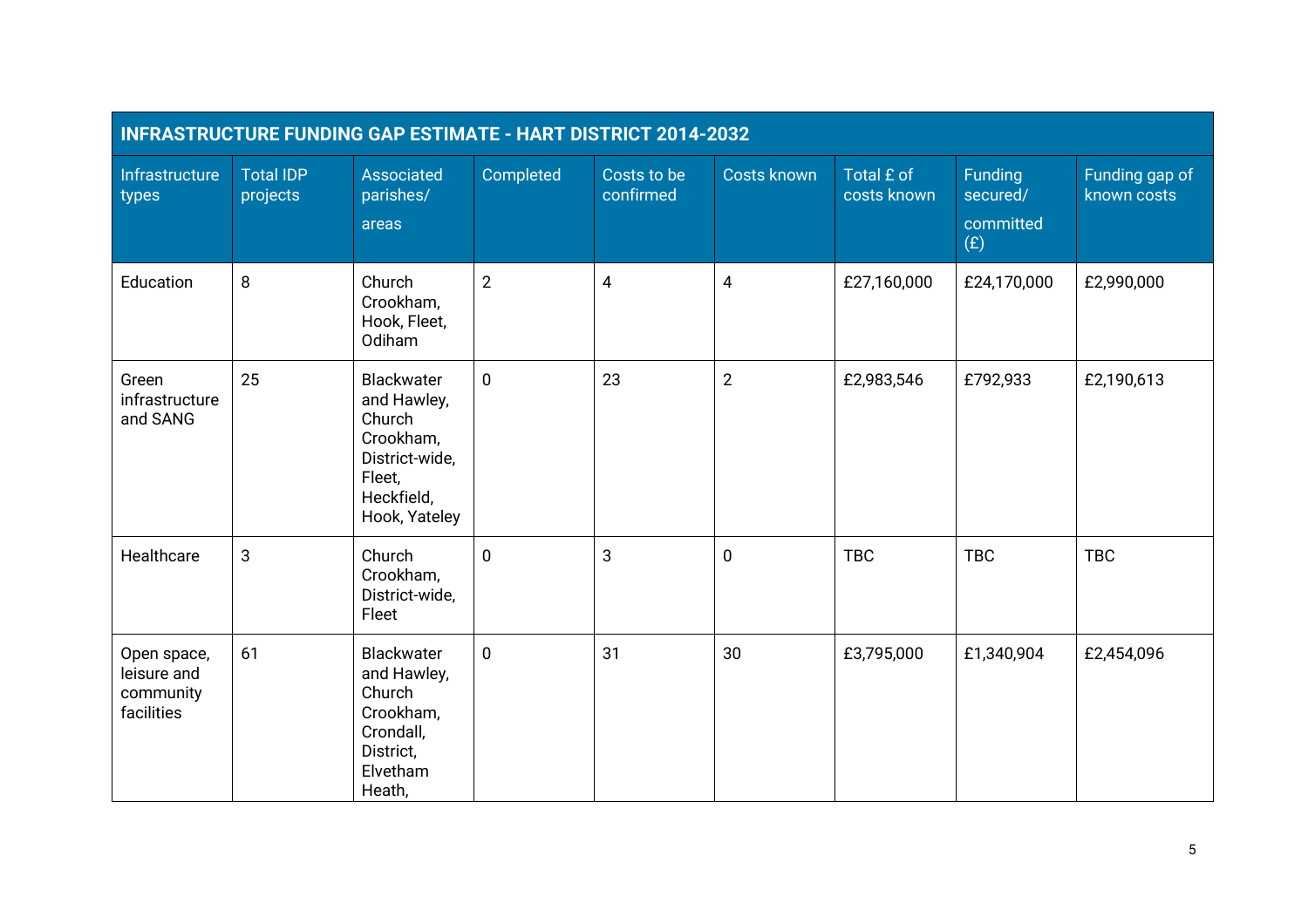| INFRASTRUCTURE FUNDING GAP ESTIMATE - HART DISTRICT 2014-2032 |                              |                                                                                                                                                              |             |                          |                    |                           |                                         |                               |
|---------------------------------------------------------------|------------------------------|--------------------------------------------------------------------------------------------------------------------------------------------------------------|-------------|--------------------------|--------------------|---------------------------|-----------------------------------------|-------------------------------|
| Infrastructure<br>types                                       | <b>Total IDP</b><br>projects | Associated<br>parishes/<br>areas                                                                                                                             | Completed   | Costs to be<br>confirmed | <b>Costs known</b> | Total £ of<br>costs known | Funding<br>secured/<br>committed<br>(E) | Funding gap of<br>known costs |
|                                                               |                              | Eversley,<br>Fleet, Hartley<br>Wintney,<br>Heckfield,<br>Hook, Long<br>Sutton,<br>Odiham,<br>Rotherwick,<br>Yateley                                          |             |                          |                    |                           |                                         |                               |
| Transport:<br>public<br>transport                             | $\overline{7}$               | Church<br>Crookham,<br>Heckfield,<br>Hook                                                                                                                    | $\mathbf 0$ | 5                        | $\overline{2}$     | £1,661,000                | £560,000                                | £1,101,000                    |
| Transport:<br>walking &<br>cycling                            | 31                           | Blackwater<br>and Hawley,<br>Church<br>Crookham,<br>District-wide,<br>Elvetham<br>Heath, Fleet,<br>Hartley,<br>Heckfield,<br>Hook,<br>Mattingley,<br>Odiham, | $\mathbf 0$ | 28                       | 3                  | £21,944,000               | £281,000                                | £21,663,000                   |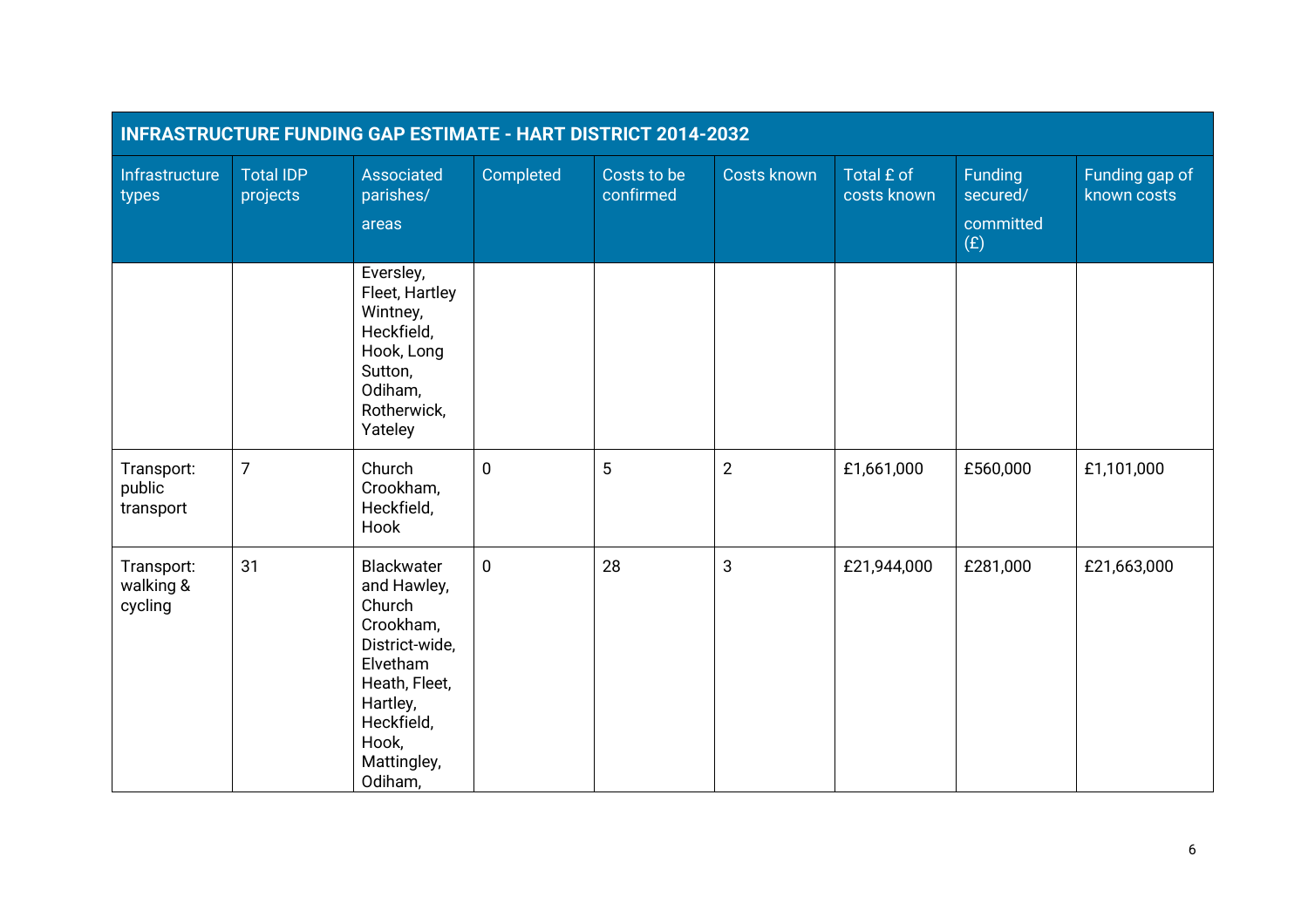| INFRASTRUCTURE FUNDING GAP ESTIMATE - HART DISTRICT 2014-2032 |                              |                                                                                                                                                        |                |                          |                    |                           |                                         |                               |
|---------------------------------------------------------------|------------------------------|--------------------------------------------------------------------------------------------------------------------------------------------------------|----------------|--------------------------|--------------------|---------------------------|-----------------------------------------|-------------------------------|
| Infrastructure<br>types                                       | <b>Total IDP</b><br>projects | Associated<br>parishes/<br>areas                                                                                                                       | Completed      | Costs to be<br>confirmed | <b>Costs known</b> | Total £ of<br>costs known | Funding<br>secured/<br>committed<br>(E) | Funding gap of<br>known costs |
|                                                               |                              | Wintney,<br>Winchfield                                                                                                                                 |                |                          |                    |                           |                                         |                               |
| Transport:<br>roads                                           | 25                           | Blackwater<br>and Hawley,<br>Church<br>Crookham,<br>Crookham<br>Village,<br>District-wide,<br>Elvetham<br>Heath, Fleet,<br>Heckfield,<br>Hook, Yateley | $\mathbf 0$    | 21                       | 4                  | £27,923,000               | £412,797.26                             | £27,510,202.70                |
| <b>Utilities</b>                                              |                              | District-wide                                                                                                                                          | $\mathbf 0$    |                          | $\mathbf 0$        | <b>TBC</b>                | <b>TBC</b>                              | <b>TBC</b>                    |
|                                                               |                              | <b>TOTALS:</b>                                                                                                                                         | $\overline{2}$ | 116                      | 45                 | £85,466,546               | £27,557,634                             | £57,908,911.70                |

*Table 1: Infrastructure funding gap estimate -- Hart District (2014-2032)*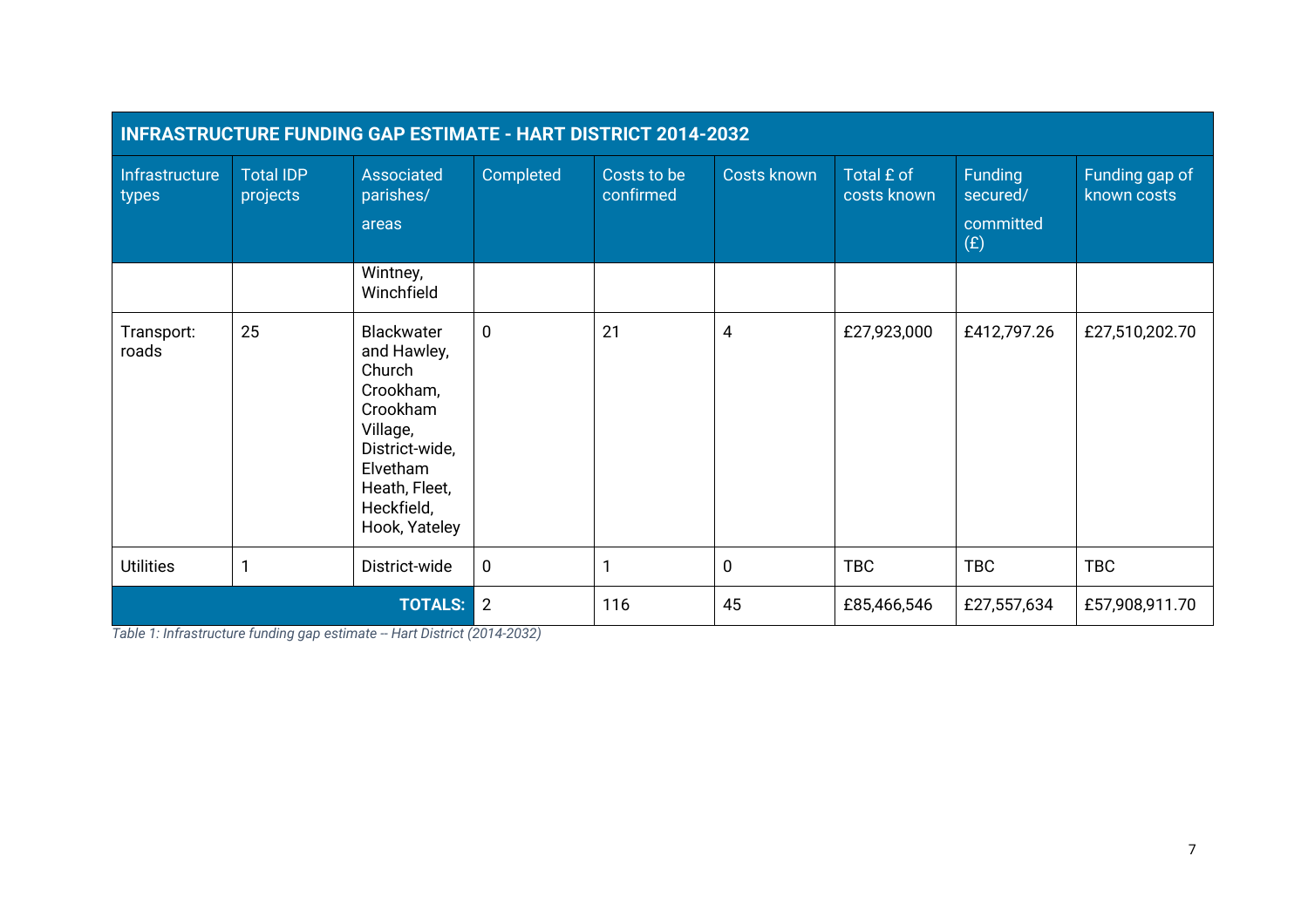#### <span id="page-9-0"></span>**4. Projected CIL Income**

- 4.1 This paper used the Council's most recent housing trajectory and Local Plan requirements to estimate the potential CIL income over the Local Plan (Strategy and Sites) period to 2032. Affordable housing is exempt from CIL and therefore for major developments (i.e., those which will deliver 10 or more dwellings) the Local Plan requirement of 40% affordable has been applied and discounted for CIL purposes.
- 4.2 Based on Table 2, around 82,635.60sqm of floorspace from expected growth over the remainder of the Plan period will be subject to CIL at the different CIL rates proposed in the Preliminary Draft Charging Schedule. To estimate the likely sum of CIL receipts, the following assumptions were applied:
	- $\bullet$  The average UK household floorspace was applied (92sqm) $^3$  to generate likely CIL receipts from residential development.
	- Estimates relating to older persons accommodation size applied the median value ascribed within the CIL Viability Assessment i.e., the median older persons accommodation size (65sqm), as established from the median value between a range of 50sqm for a one bed sheltered/extra care unit and 80sqm for a two bed sheltered/extra care unit.
- 4.3 As summarised in Table 3, the estimated CIL income to 2032 for the estimated Local Plan (Strategy and Sites) floorspace would be circa. £16,153,743.00. Income from CIL would contribute to reducing the funding gap by 27.9%, leaving approximately £41,755,168.70 to be met by funding sources that become available over the Plan period. This infrastructure funding gap justifies levying CIL in Hart District.
- 4.4 Alternative sources of funding will continue to play a key role in the delivery of infrastructure alongside funding from development proposals (CIL and S106s). These may include: S106 agreements, infrastructure investment programmes (including but not limited to: Highways England, Network Rail, National Grid, Sports England and the Environment Agency), central government funding such as the Housing Infrastructure Fund and business rates retention.

<sup>3</sup>

[https://assets.publishing.service.gov.uk/government/uploads/system/uploads/attachment\\_data/file](https://assets.publishing.service.gov.uk/government/uploads/system/uploads/attachment_data/file/725085/Floor_Space_in_English_Homes_main_report.pdf) [/725085/Floor\\_Space\\_in\\_English\\_Homes\\_main\\_report.pdf](https://assets.publishing.service.gov.uk/government/uploads/system/uploads/attachment_data/file/725085/Floor_Space_in_English_Homes_main_report.pdf)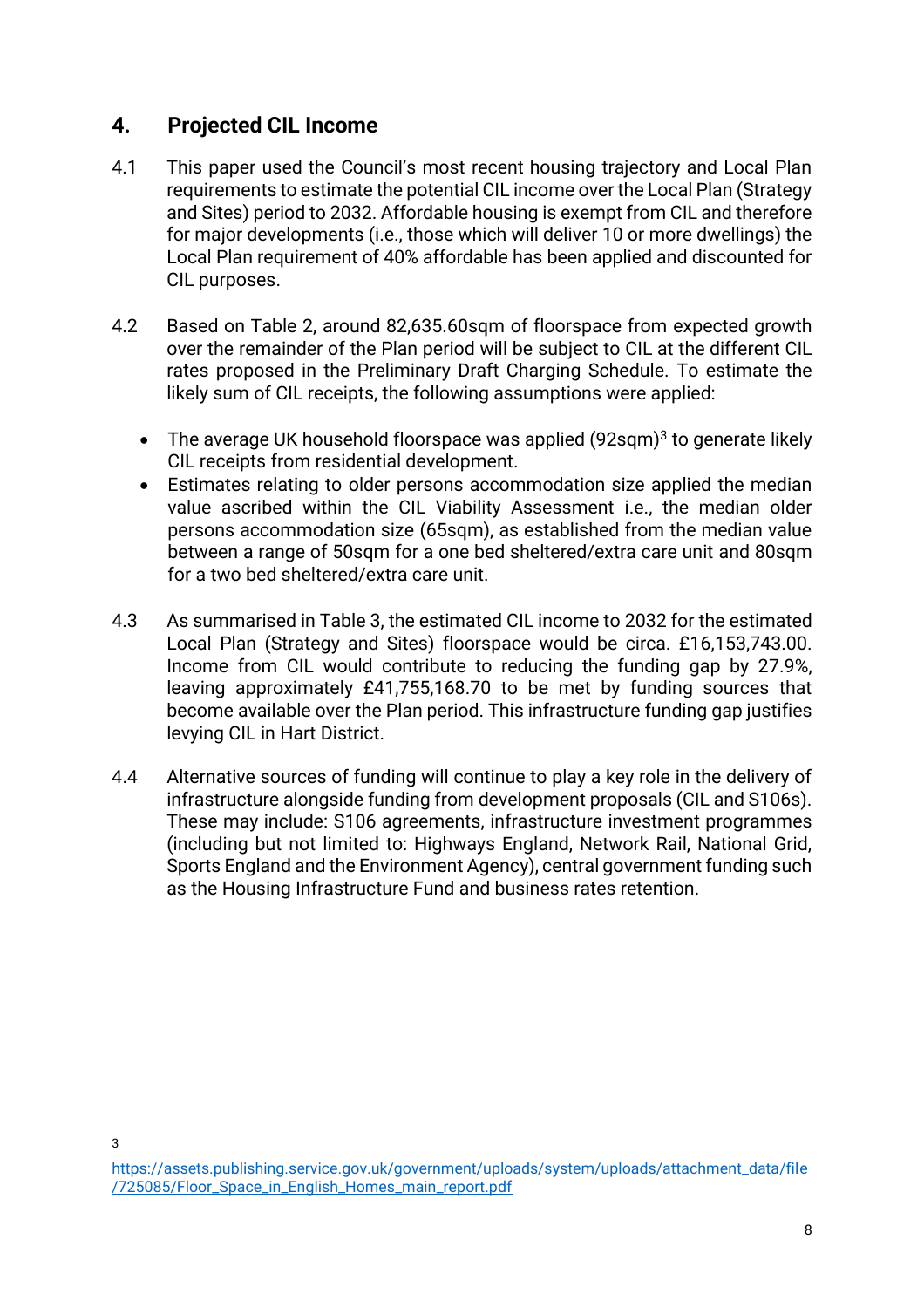\* C3 older persons accommodation forms part of the general housing requirement however it may be provided over and above that figure to ensure that needs are fully met.

| <b>Category and assumptions</b>                                                                                                                                                                                                                                                                                                                  | <b>Dwellings/units</b> | <b>Affordable</b><br>housing<br>requirement (%) | <b>Market dwellings</b>                            | Average<br>dwelling size<br>(sqm) | CIL liable floorspace (sqm) | CIL rate (per<br>sqm) | <b>Projected income</b> |
|--------------------------------------------------------------------------------------------------------------------------------------------------------------------------------------------------------------------------------------------------------------------------------------------------------------------------------------------------|------------------------|-------------------------------------------------|----------------------------------------------------|-----------------------------------|-----------------------------|-----------------------|-------------------------|
|                                                                                                                                                                                                                                                                                                                                                  |                        |                                                 | <b>RESIDENTIAL - SITES ALLOCATED IN LOCAL PLAN</b> |                                   |                             |                       |                         |
| Sites within settlement boundaries<br>where 10 or more units are to be<br>delivered                                                                                                                                                                                                                                                              | 88                     | 40%                                             | 52.8                                               | 92                                | 4,857.6                     | £270.00               | £1,311,552.00           |
| Sites within settlement boundaries<br>where less than 10 units are to be<br>delivered                                                                                                                                                                                                                                                            | 6                      | 0%                                              | 6                                                  | 92                                | 552                         | £270.00               | £149,040.00             |
| Sites allocated within the Odiham<br>and North Warnborough<br>Neighbourhood Plan where 10 or<br>more units are to be delivered                                                                                                                                                                                                                   | 102                    | 40%                                             | 61.2                                               | 92                                | 5630.4                      | £270.00               | £1,520,208.00           |
| Sites allocated within the Odiham<br>and North Warnborough<br>Neighbourhood Plan where less<br>than 10 units are to be delivered                                                                                                                                                                                                                 | 9                      | $0\%$                                           | 9                                                  | 92                                | 828                         | £270.00               | £223,560.00             |
| Small site windfall (total                                                                                                                                                                                                                                                                                                                       |                        |                                                 | <b>RESIDENTIAL - WINDFALL</b>                      |                                   |                             |                       |                         |
| requirement assuming that no<br>sites will deliver 10 + units)                                                                                                                                                                                                                                                                                   | 430                    | 0%                                              | 430                                                | 92                                | 39560                       | £270.00               | £10,681,200.00          |
|                                                                                                                                                                                                                                                                                                                                                  |                        |                                                 | RETAIL FLOORSPACE REQUIREMENT                      |                                   |                             |                       |                         |
| Convenience retail floorspace<br>requirement (as allocated in Local<br>Plan assuming consistent delivery<br>rate over Plan period. CIL liable<br>floorspace equates to the total<br>requirement over the remainder of<br>the Plan period 2021-2032)                                                                                              |                        | N/A                                             |                                                    | 3,605.6                           | £80.00                      | £288,448.00           |                         |
| Comparison retail floorspace<br>requirement (as allocated in Local<br>Plan assuming consistent delivery<br>rate over Plan period. CIL liable<br>floorspace equates to the total<br>requirement over the remainder of<br>the Plan period 2021-2032)                                                                                               | N/A                    |                                                 |                                                    | 2,420                             | £80.00                      | £193,600.00           |                         |
| Local Plan states that there is<br>sufficient employment land to<br>meet needs over the Plan period                                                                                                                                                                                                                                              |                        | N/A                                             | <b>EMPLOYMENT FLOORSPACE REQUIREMENT</b>           | $\pmb{0}$                         | N/A                         | £0.00                 |                         |
|                                                                                                                                                                                                                                                                                                                                                  |                        |                                                 | <b>OLDER PERSONS ACCOMMODATION</b>                 |                                   |                             |                       |                         |
| Housing for older people (units).<br>Net need figure extracted from the<br>Position Statement at 9 th<br>September 2021 on the need for<br>specialist and supported<br>accommodation for older<br>persons in Hart. Requirement<br>figure rolled back to highlight the<br>requirement over the remainder of<br>the Plan period (2021-2032)        | 270.3                  | 0%                                              | 270.3                                              | 65                                | 17570                       | £80.00                | £1,405,560.00           |
| Housing with care/extra care<br>(units). Net need figure extracted<br>from the Position Statement at 9<br>th September 2021 on the need for<br>specialist and supported<br>accommodation for older<br>persons in Hart. Requirement<br>figure rolled back to highlight the<br>requirement over the remainder of<br>the Plan period (2021-2032)    | 117.1                  | 0%                                              | 117.1                                              | 65                                | 7612                        | £50.00                | £380,575.00             |
| Residential/nursing care<br>(bedspaces). Net need figure<br>extracted from the Position<br>Statement at 9 th September 2021<br>on the need for<br>specialist and supported<br>accommodation for older<br>persons in Hart. Requirement<br>figure rolled back to highlight the<br>requirement over the remainder of<br>the Plan period (2021-2032) | 125.7                  | 0%                                              | 125.7                                              | N/A                               | N/A                         | £50.00                | N/A                     |

*Table 2: Estimated CIL receipts in Hart District over the Plan period*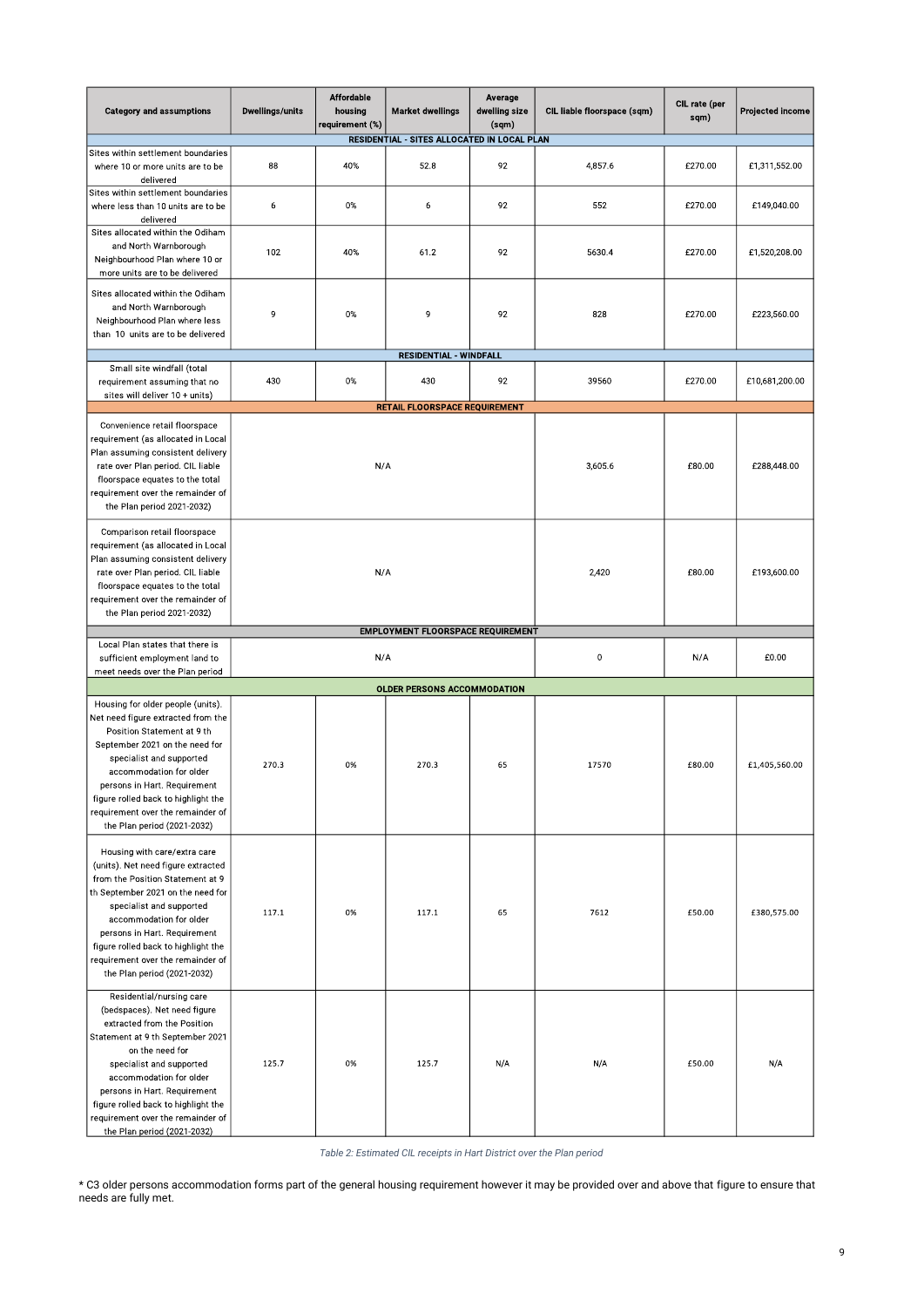| <b>ESTIMATE OF CIL RECEIPTS</b>             |                         |
|---------------------------------------------|-------------------------|
| <b>Type</b>                                 | <b>Projected income</b> |
| Residential - sites allocated in Local Plan | £3,204,360.00           |
| Residential - windfall                      | £10,681,200.00          |
| Retail                                      | £482,048.00             |
| Employment                                  | ۴N                      |
| Elderly persons accommodation               | £1,786,135.00           |
| <b>TOTAL:</b>                               | £16,153,743.00          |

*Table 3: Estimate of CIL receipts summary in Hart over the Plan period*